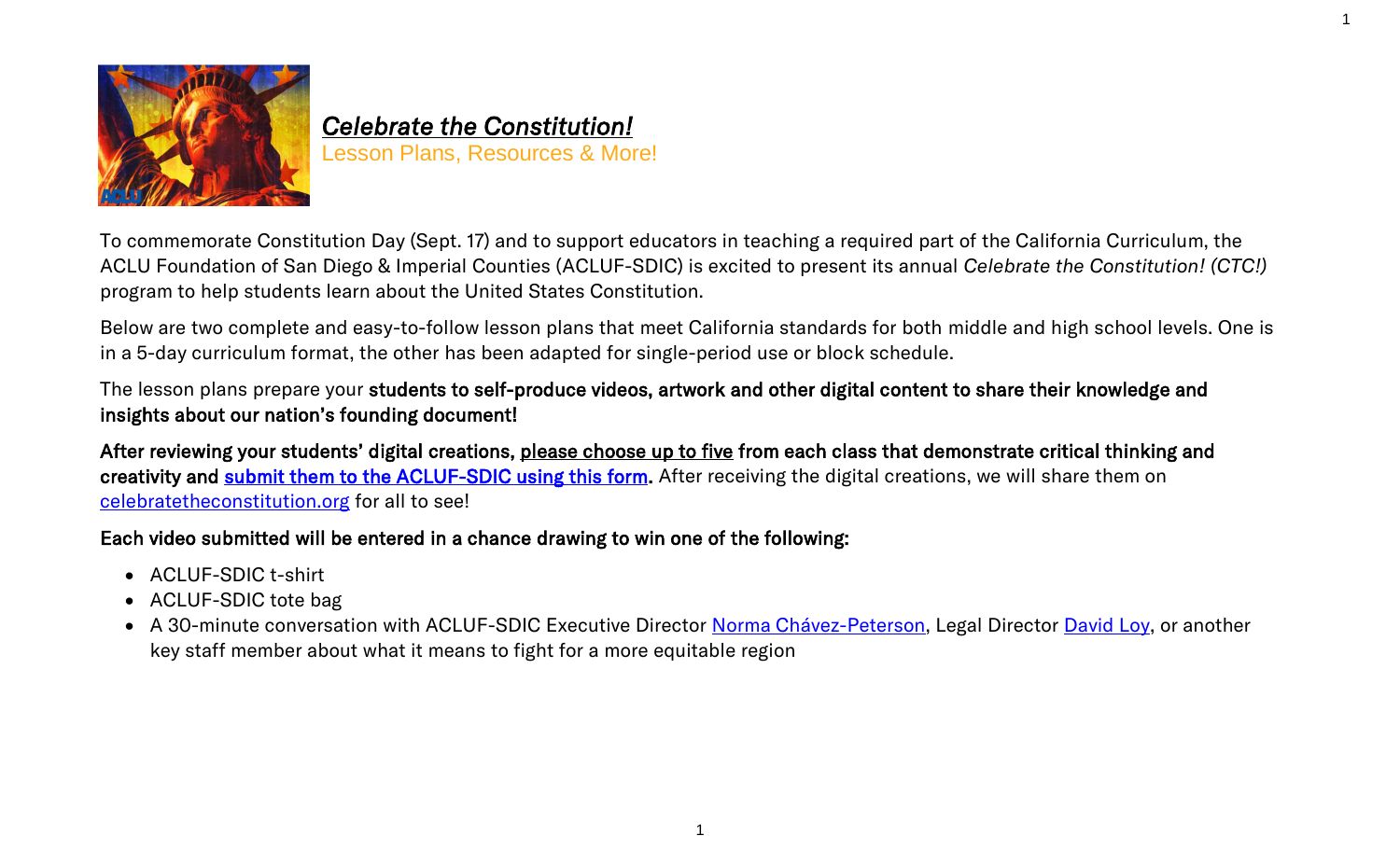#### Five-day Lesson Plan (50-Minute Periods) & Teaching Resources

Unit Objectives: In this unit, students (STS) will learn about the creation and formation of the United States Constitution focusing on the freedoms and rights granted by the Bill of Rights. STS will explore the context in which it was created and be asked to critically examine how it relates to our present-day lives. Both the in-class and out-ofclass instruction will prepare STS to create a short video (no more than five minutes long) or another digital expression which shares their knowledge, insights and relationship with the U.S. Constitution.

#### After you've reviewed the digital creations, please choose up to five per class that demonstrate critical thinking and creativity and [submit them to us using this form.](https://form.jotform.com/212344825724152)

### FIVE-DAY TEACHER & STUDENT RESOURCES

|                   | ACLUF-SDIC Parental/Guardian Consent Waiver: Please include a completed waiver to each participating student when uploading their digital creation.                                                                                                                               |  |
|-------------------|-----------------------------------------------------------------------------------------------------------------------------------------------------------------------------------------------------------------------------------------------------------------------------------|--|
|                   | Image: Scene at the Signing of the Constitution of the United States<br>2.                                                                                                                                                                                                        |  |
|                   | Worksheet: The Value of Rights<br>3.                                                                                                                                                                                                                                              |  |
|                   | Sample Video: Let's Amend the 13 <sup>th</sup> Amendment to Truly Abolish Human Enslavement                                                                                                                                                                                       |  |
| Day 1             | <b>Guiding Questions</b><br>5.                                                                                                                                                                                                                                                    |  |
|                   | <b>Evaluation Rubric</b><br>6.                                                                                                                                                                                                                                                    |  |
|                   | <b>ACLUF-SDIC's Student Guide to the U.S. Constitution (SGUSC)</b>                                                                                                                                                                                                                |  |
|                   | Guide to Video Best Practices and ACLUF-SDIC downloadable artwork for use in STS digital creations<br>8.                                                                                                                                                                          |  |
|                   | Supplemental Reading: On Constitution Day, a Reminder that Freedom is for Everyone - Even Though that Hasn't Always Been True<br>9.                                                                                                                                               |  |
|                   | <b>ACLUF-SDIC True or False Trivia Quiz</b>                                                                                                                                                                                                                                       |  |
|                   | 2. Image: A Moment of Reckoning                                                                                                                                                                                                                                                   |  |
| Day 2             | <b>Blog: A Moment of Reckoning</b><br>3.                                                                                                                                                                                                                                          |  |
|                   | ACLUF-SDIC downloadable artwork available for STS use in their digital creation.<br>4.                                                                                                                                                                                            |  |
|                   | Image: Scene at the Signing of the Constitution of the United States                                                                                                                                                                                                              |  |
|                   | Image: Dare to Create a More Perfect Union                                                                                                                                                                                                                                        |  |
| Day 3             | Worksheet: Life Without Rights<br>3.                                                                                                                                                                                                                                              |  |
|                   | 4. Worksheet: The Bill of Rights Today                                                                                                                                                                                                                                            |  |
| Day $4 - 5$       | No handouts                                                                                                                                                                                                                                                                       |  |
|                   | ACLUF-SDIC's CTC! PowerPoint: Dive deeper into the U.S. Constitution and landmark U.S. Supreme Court cases.                                                                                                                                                                       |  |
| <b>Additional</b> | Educator & Student Resources: Learn more with these ACLUF-SDIC curated resources.                                                                                                                                                                                                 |  |
| <b>Resources</b>  | Constitution Day Vocabulary Tool: This vocabulary tool provides a comprehensive list of terms, along with vocabulary-related activities/worksheets such as<br>3.<br>definition of terms, matching, word searches, etc. Teachers can select according to class level and progress. |  |
|                   |                                                                                                                                                                                                                                                                                   |  |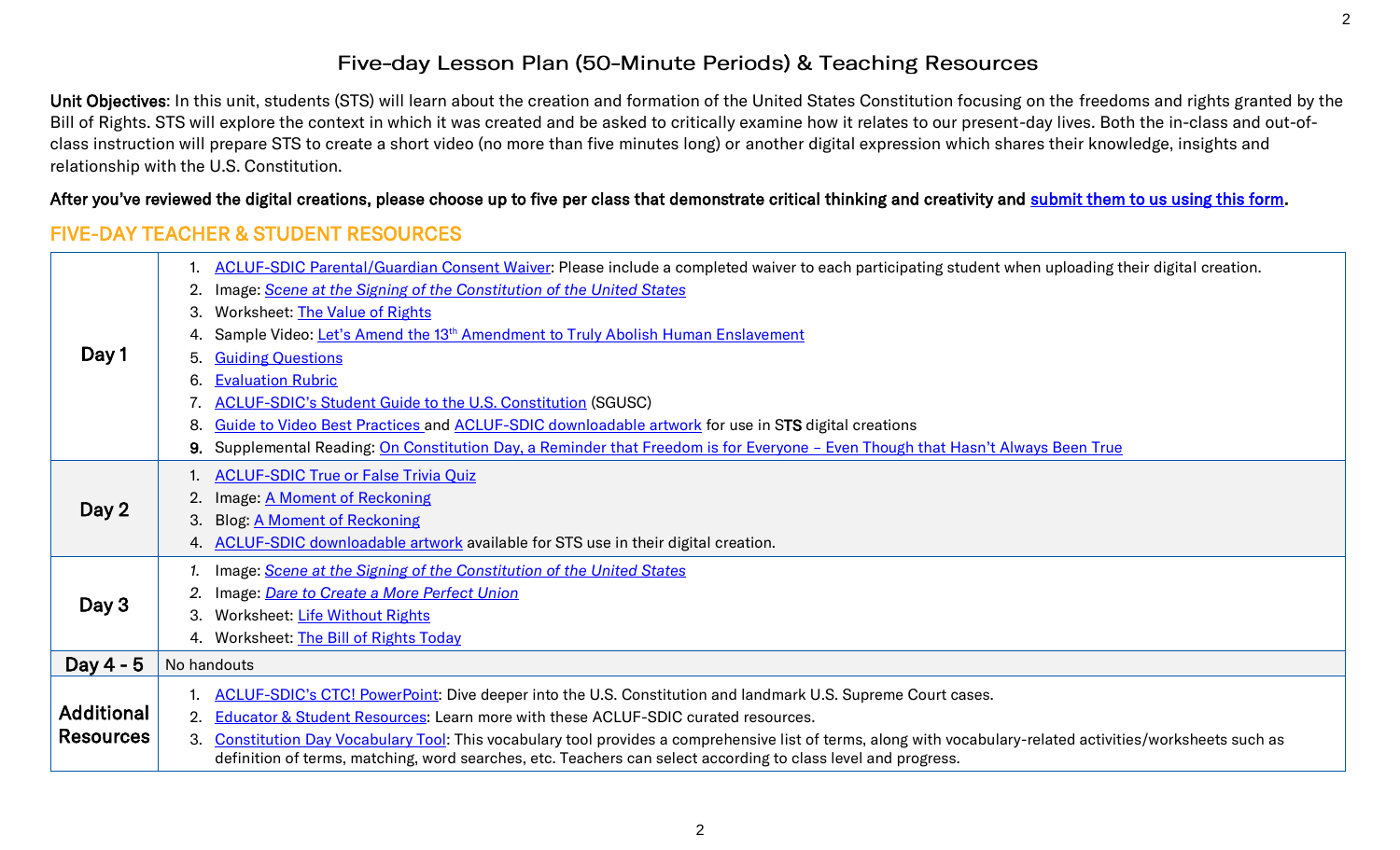| Day 1: SETTING THE SCENE - PROVIDING CONTEXT TO THE NATION'S FOUNDING DOCUMENT                                                                                                                                                                                                                                                                                                                                                                                                                                                                                                                                                                                                                                                                                                                                                                                                                                                              |                                                                                                                                                                                                                                                                                                                                                                                                                                                                                                                                                                                                                                                                                                                                                                                                                                                                                                                                                                                                                                                                                                                                                                                                                                                         |                                                                                                                                                                                                                                                                                                                                                                                                                                                                                                                                                                                        |  |
|---------------------------------------------------------------------------------------------------------------------------------------------------------------------------------------------------------------------------------------------------------------------------------------------------------------------------------------------------------------------------------------------------------------------------------------------------------------------------------------------------------------------------------------------------------------------------------------------------------------------------------------------------------------------------------------------------------------------------------------------------------------------------------------------------------------------------------------------------------------------------------------------------------------------------------------------|---------------------------------------------------------------------------------------------------------------------------------------------------------------------------------------------------------------------------------------------------------------------------------------------------------------------------------------------------------------------------------------------------------------------------------------------------------------------------------------------------------------------------------------------------------------------------------------------------------------------------------------------------------------------------------------------------------------------------------------------------------------------------------------------------------------------------------------------------------------------------------------------------------------------------------------------------------------------------------------------------------------------------------------------------------------------------------------------------------------------------------------------------------------------------------------------------------------------------------------------------------|----------------------------------------------------------------------------------------------------------------------------------------------------------------------------------------------------------------------------------------------------------------------------------------------------------------------------------------------------------------------------------------------------------------------------------------------------------------------------------------------------------------------------------------------------------------------------------------|--|
| <b>HANDOUTS &amp; OTHER MATERIALS</b>                                                                                                                                                                                                                                                                                                                                                                                                                                                                                                                                                                                                                                                                                                                                                                                                                                                                                                       | <b>INSTRUCTION</b>                                                                                                                                                                                                                                                                                                                                                                                                                                                                                                                                                                                                                                                                                                                                                                                                                                                                                                                                                                                                                                                                                                                                                                                                                                      | <b>HOMEWORK</b>                                                                                                                                                                                                                                                                                                                                                                                                                                                                                                                                                                        |  |
| 1. ACLUF-SDIC Parental/Guardian<br>Consent Waiver (this is a media waiver that<br>allows the ACLUF-SDIC to share STS digital<br>creations with our audiences.)<br>2. Image: <i>Scene at the Signing of the</i><br><b>Constitution of the United States</b><br><b>Image Details: By Howard Chandler Christy</b><br>(1940), Commissioned by the U.S. Government<br>This image depicts the Constitutional<br>Convention on Sept. 17, 1787, the date the<br>framers signed the Constitution in<br>Independence Hall in Philadelphia, PA. This<br>artwork is on display at the U.S. Capitol<br>Building in Washington D.C.<br>3. Worksheet: The Value of Rights<br>4. Sample Video: Let's Amend the 13th<br><b>Amendment to Truly Abolish Human</b><br><b>Enslavement</b><br>5. Evaluation Rubric<br><b>6. Guiding Questions</b><br>7. ACLUF-SDIC's Student Guide to the<br><b>U.S. Constitution (SGUSC)</b><br>8. Guide to Video Best Practices | Lesson Introduction (10-15 min): Introduce the U.S. Constitution and the Bill of Rights,<br>and all unit objectives.<br>Provide STS with overall plan resulting in STS working in groups to complete a<br>$\bullet$<br>digital creation.<br>Handout/email the <b>ACLUF-SDIC's SGUSC</b> and the Evaluation Rubric to STS.<br>$\bullet$<br>Review pages 4-5 of the SGUSC (page 4: We Want to Hear from YOU!, and page 5:<br>$\bullet$<br>Guiding Questions) with the class.<br>Show this video to the class: Let's Amend the 13 <sup>th</sup> Amendment to Truly Abolish<br>$\bullet$<br>Human Enslavement. This is an example of what the STS will be working toward<br>in this lesson.<br>Class Discussion (10 min): Show Scene at the Singing of the U.S. Constitution. Ask<br>STS:<br>What story does this work tell you?<br>$\bullet$<br>Based upon what/who you see, whose rights do you think were reflected in the<br>$\bullet$<br>Constitution when it was created?<br>Group work (20 min):<br>Break into groups of 3-5 STS.<br>$\bullet$<br>Assign reading: SGUSC<br>$\bullet$<br>Instruct groups to choose two amendments to review and complete The Value<br>Rights together. (Note to teacher: The Value of Rights handout instructs STS to | Instruct STS to have their<br>parents or guardians complete<br>the <b>ACLUF-SDIC</b><br><b>Parental/Guardian Consent</b><br>Waiver and email it to you by<br>the following day.<br>Instruct STS to finish reading<br>SGUSC.<br>Instruct STS to re-watch: Let's<br>Amend the 13 <sup>th</sup> Amendment to<br><b>Truly Abolish Human</b><br><b>Enslavement</b><br><b>Guide to Video Best Practices</b><br>4.<br>5.<br><b>Optional Reading: On</b><br><b>Constitution Day, a Reminder</b><br>that Freedom is for Everyone -<br><b>Even Though that Hasn't</b><br><b>Always Been True</b> |  |
| 9. Supplemental Reading: On Constitution<br>Day, a Reminder that Freedom is for<br>Everyone - Even Though that Hasn't<br><b>Always Been True</b>                                                                                                                                                                                                                                                                                                                                                                                                                                                                                                                                                                                                                                                                                                                                                                                            | choose five amendments, but due to time, we suggest limiting the group's choice<br>to two amendments)                                                                                                                                                                                                                                                                                                                                                                                                                                                                                                                                                                                                                                                                                                                                                                                                                                                                                                                                                                                                                                                                                                                                                   |                                                                                                                                                                                                                                                                                                                                                                                                                                                                                                                                                                                        |  |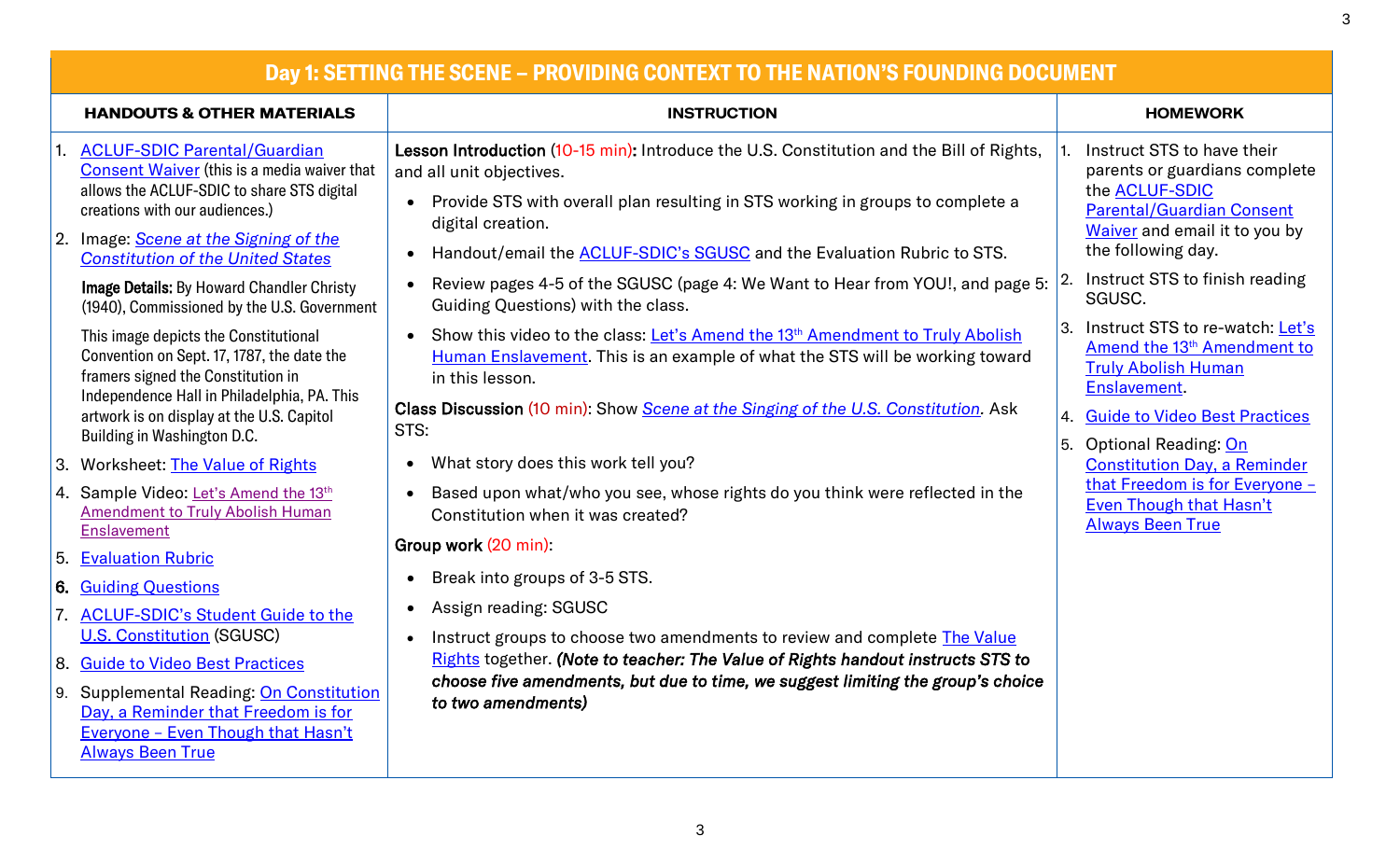| Day 2: ANOTHER LOOK - THE U.S. CONSTITUTION IN CONTEXT                                                                                                                                                                                                                                            |                                                                                                                                                                                                                                                                                                                                                                                                                                                                                                                                                                                                                                                                                                                                                                                                                                                                                                                                                                                                                                                                                                                                                                                                                                                                                                                                                                       |                                                                                                                                                                                                                                                                                                                                                                                                             |  |
|---------------------------------------------------------------------------------------------------------------------------------------------------------------------------------------------------------------------------------------------------------------------------------------------------|-----------------------------------------------------------------------------------------------------------------------------------------------------------------------------------------------------------------------------------------------------------------------------------------------------------------------------------------------------------------------------------------------------------------------------------------------------------------------------------------------------------------------------------------------------------------------------------------------------------------------------------------------------------------------------------------------------------------------------------------------------------------------------------------------------------------------------------------------------------------------------------------------------------------------------------------------------------------------------------------------------------------------------------------------------------------------------------------------------------------------------------------------------------------------------------------------------------------------------------------------------------------------------------------------------------------------------------------------------------------------|-------------------------------------------------------------------------------------------------------------------------------------------------------------------------------------------------------------------------------------------------------------------------------------------------------------------------------------------------------------------------------------------------------------|--|
| <b>HANDOUTS &amp; OTHER MATERIALS</b>                                                                                                                                                                                                                                                             | <b>INSTRUCTION</b>                                                                                                                                                                                                                                                                                                                                                                                                                                                                                                                                                                                                                                                                                                                                                                                                                                                                                                                                                                                                                                                                                                                                                                                                                                                                                                                                                    | <b>HOMEWORK</b>                                                                                                                                                                                                                                                                                                                                                                                             |  |
| <b>ACLUF-SDIC True or False Trivia Quiz</b><br>Image: A Moment of Reckoning<br>Image Details: By Anthony Washington and<br>Cheryl Alethia Phelps (2020)<br><b>Blog: A Moment of Reckoning</b><br>3.<br>4. ACLUF-SDIC downloadable artwork<br>available for STS use in their digital<br>creations. | Test Your Knowledge (15 min): Share the ACLUF-SDIC True or False Trivia Quiz with<br>the class.<br>Equal Rights (15-20 min): Present A Moment of Reckoning artwork to STS and the<br>quote from the <b>corresponding blog</b> listed below.<br>Share quote from Moment of Reckoning: "We are at a moment of reckoning and<br>transformation from a profoundly unequal nation to one that is truly equitable.<br>When the COVID-19 pandemic recedes, what will be left in its wake? What<br>shared values will enable us to move forward as a more just and inclusive<br>society? The Struggle for Black Liberation - the unceasing petitioning of<br>America to live up to its founding ideals (to the benefit of all marginalized<br>people) - is and must be at the center of our collective fight for a more perfect<br>Union - a pluralistic, democratic nation in which 'We the People' truly means all<br>of us."<br>Ask the following to generate class discussion:<br>$\bullet$<br>o Considering the Bill of Rights, what does this piece tell us?<br>$\circ$ Do you agree or disagree with it, why or why not?<br>Group Work (15 min): Ask STS to get back into their groups from the previous day.<br>Instruct them to choose an amendment and a question from the Guiding Questions<br>(page 5 in SGUSC) to cover in their group digital content creation. | Instruct STS to work with their<br>group to outline their<br>plan/script for their digital<br>content creation using their<br>chosen amendment and<br>guiding question.<br>2. Instruct STS to bring the<br>outline to class the following<br>day.<br><b>Provide STS with ACLUF-SDIC</b><br>3.<br>downloadable artwork for use<br>in their digital creations.<br>4. Optional Reading: Moment of<br>Reckoning |  |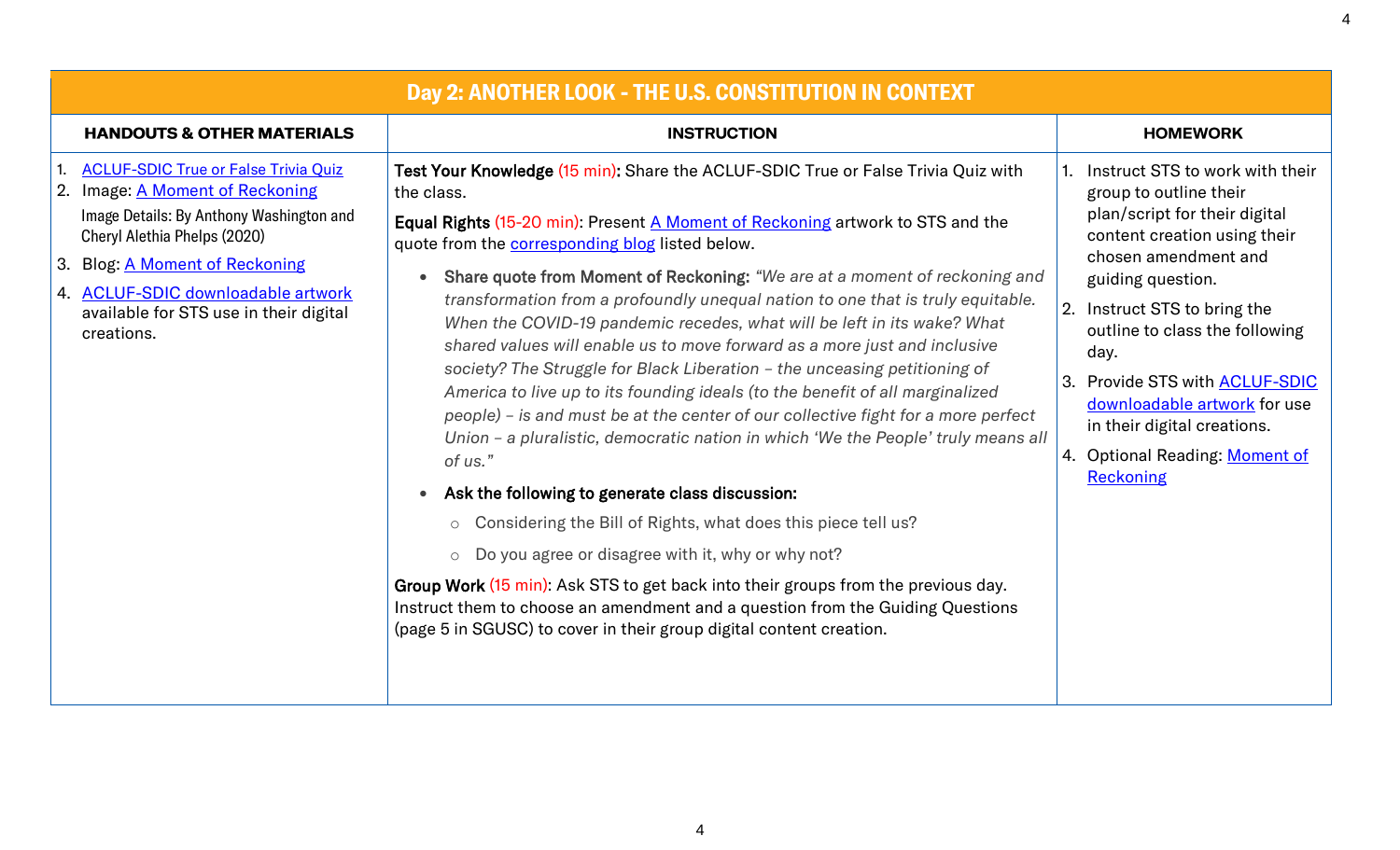| Day 3: ALMOST 300 YEARS LATER - IS THERE A NEW SCENE IN TOWN?                                                                                                                                                                                                                                                                                                                                                                                                                                                                                                                                                               |                                                                                                                                                                                                                                                                                                                                                                                                                                                                                                                                                                                                                                              |                                                                                                                                      |  |
|-----------------------------------------------------------------------------------------------------------------------------------------------------------------------------------------------------------------------------------------------------------------------------------------------------------------------------------------------------------------------------------------------------------------------------------------------------------------------------------------------------------------------------------------------------------------------------------------------------------------------------|----------------------------------------------------------------------------------------------------------------------------------------------------------------------------------------------------------------------------------------------------------------------------------------------------------------------------------------------------------------------------------------------------------------------------------------------------------------------------------------------------------------------------------------------------------------------------------------------------------------------------------------------|--------------------------------------------------------------------------------------------------------------------------------------|--|
| <b>HANDOUTS &amp; OTHER MATERIALS</b>                                                                                                                                                                                                                                                                                                                                                                                                                                                                                                                                                                                       | <b>INSTRUCTION</b>                                                                                                                                                                                                                                                                                                                                                                                                                                                                                                                                                                                                                           | <b>HOMEWORK</b>                                                                                                                      |  |
| 1. Image: Scene at the Signing of the<br><b>Constitution of the United States</b><br>Image Details:<br>By Howard Chandler Christy (1940),                                                                                                                                                                                                                                                                                                                                                                                                                                                                                   | Class Discussion (20 min): Share the Scene at the Signing of the Constitution of the<br>United States and the Dare to Create a More Perfect Union. Explain the context of<br>both images using the "Image Details" in the first column. Guide STS in comparing<br>the images using the questions listed below.                                                                                                                                                                                                                                                                                                                               | Instruct STS to update outlines<br>based on your feedback, finalize<br>plan/script and complete a<br>practice run of their creation. |  |
| Commissioned by the U.S. Government<br>This image depicts the Constitutional<br>Convention on Sept. 17, 1787, the date the<br>framers signed the Constitution in<br>Independence Hall in Philadelphia, PA. This<br>artwork is on display at the U.S. Capitol<br>Building in Washington D.C.                                                                                                                                                                                                                                                                                                                                 | What story does Christy's original version tell?<br>$\bullet$<br>• Who is included in Christy's version? Who is excluded?<br>What story does the ACLUF-SDIC version tell?<br>• Who is included in the ACLUF-SDIC version? Who is excluded?<br>Do you see a representation of yourself in either piece?<br>o What about representations of people you know? Your classmates,                                                                                                                                                                                                                                                                  | 2. Instruct STS to bring final<br>plan/script to class the following<br>day.                                                         |  |
| 2. Image: Dare to Create a More Perfect<br><b>Union</b><br>By Anthony Washington (2018)<br>Commissioned by the ACLU Foundation of San<br>Diego & Imperial Counties<br>This artwork was inspired by Howard Chandler<br>Christy's iconic Scene at the signing of the<br>Constitution of the United States, Dare to<br>Create a More Perfect Union imagines a living,<br>inclusive Constitution that is meant to be<br>adapted and improved by future generations<br>in response to our nation's changing social,<br>cultural and moral values.<br>3. Worksheet: Life Without Rights<br>4. Worksheet: The Bill of Rights Today | teachers, neighbors, friends or family in either piece?<br>Do you think that seeing a representation of yourself or others you know is<br>important when considering whose voice is heard in shaping the future of the<br><b>United States?</b><br>If you were updating the ACLUF-SDIC artwork today, who or what would you<br>add?<br>o Who or what would you add if updating it in 50 years?<br>Handout (25 min): Ask STS to read and follow instructions on Life Without Rights<br>and The Bill of Rights Today<br>Outline Review: As the STS are completing the handouts, review each group's<br>outline and provide guidance as needed. |                                                                                                                                      |  |

5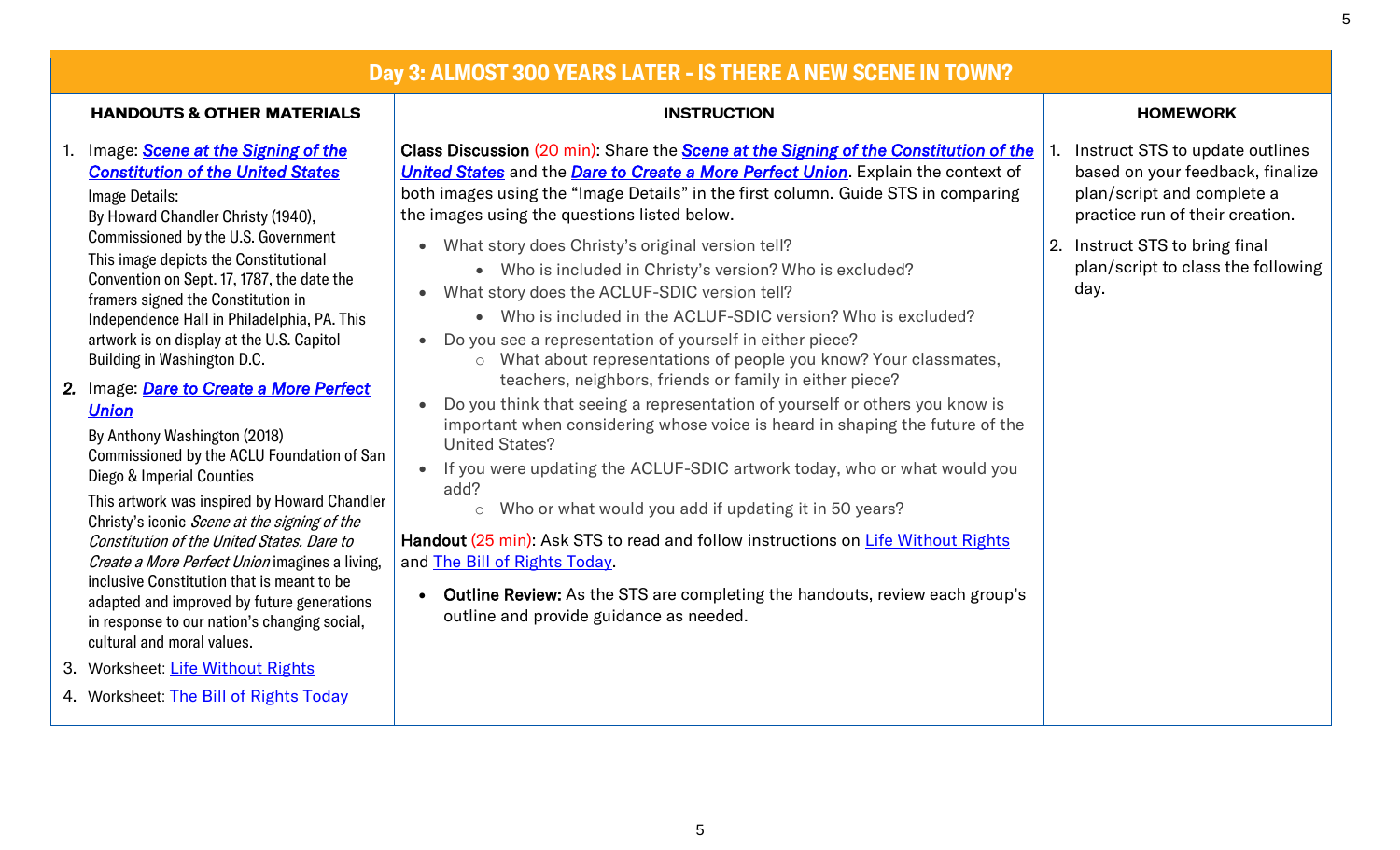| Day 4: STUDENTS SETTING THEIR OWN SCENE |                                                                                                                                                                                                                                                                                                               |  |                                                                                                                                                        |
|-----------------------------------------|---------------------------------------------------------------------------------------------------------------------------------------------------------------------------------------------------------------------------------------------------------------------------------------------------------------|--|--------------------------------------------------------------------------------------------------------------------------------------------------------|
| <b>HANDOUTS &amp; OTHER MATERIALS</b>   | <b>INSTRUCTION</b>                                                                                                                                                                                                                                                                                            |  | <b>HOMEWORK</b>                                                                                                                                        |
|                                         | STS should use full class time to produce their digital creations.<br>Instruct STS to write a title and a 2-4 sentence description of their digital creation<br>(Note to teacher: you will need this information when submitting STS digital<br>creations)<br>STS can seek assistance from teacher as needed. |  | Instruct STS to finalize their digital<br>creation, its title and description.<br>2. Instruct STS to submit all pieces to<br>you by the following day. |

| <b>Day 5: END SCENE – CLASSROOM CONSTITUTIONAL CONVENTION</b> |                                                                                                                                                                |                 |  |
|---------------------------------------------------------------|----------------------------------------------------------------------------------------------------------------------------------------------------------------|-----------------|--|
| <b>HANDOUTS &amp; OTHER MATERIALS</b>                         | <b>INSTRUCTION</b>                                                                                                                                             | <b>HOMEWORK</b> |  |
|                                                               | Use class time to watch/review STS digital creations with class. Encourage STS to ask<br>questions and share thoughts on the ideas presented in each creation. |                 |  |
|                                                               | Please submit up to five videos per class that demonstrate critical thinking and<br>creativity.                                                                |                 |  |
|                                                               | <b>REMINDER:</b> All submissions must include a signed <b>ACLUF-SDIC Parental/Guardian</b><br><b>Consent Waiver for each participating student.</b>            |                 |  |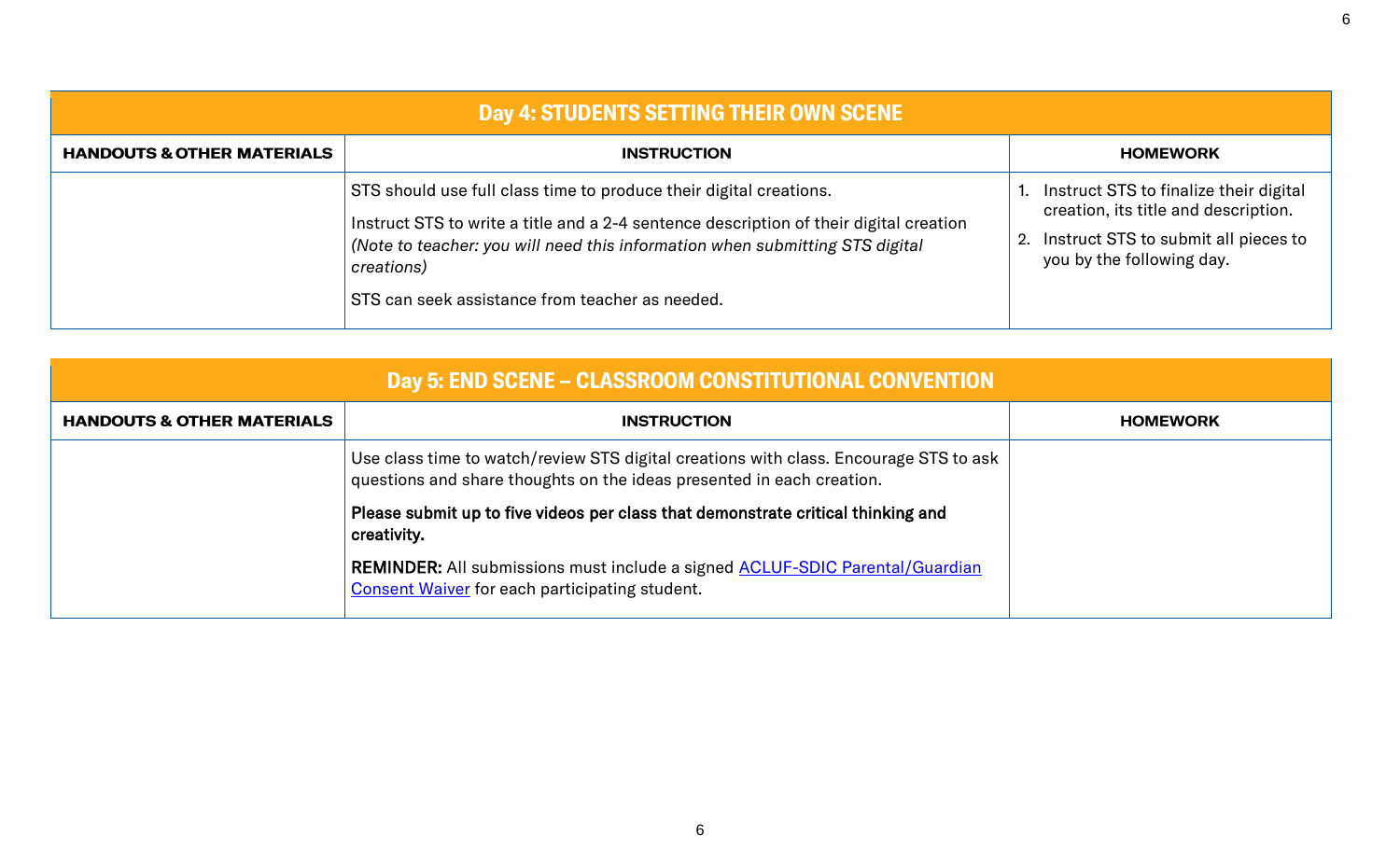### One-day Lesson Plan (120-Minute Periods) & Teaching Resources

7

Unit Objectives: In this unit, students (STS) will learn about the creation and formation of the United States Constitution focusing on the freedoms and rights granted by the Bill of Rights. STS will explore the context in which it was created and be asked to critically analyze how it relates to our present-day lives. STS will also examine primary source texts and landmark Supreme Court cases. Both the in-class and out-of-class instruction will prepare STS to create a short video (no more than five minutes long) or another digital expression which shares their knowledge, insights and relationship with the U.S. Constitution.

After you've reviewed the digital creations, please choose up to five per class that demonstrate critical thinking and creativity and [submit them to us using this form.](https://form.jotform.com/212344825724152)

## TEACHER & STUDENT PREP:

- Using the last 10 minutes of the class prior to the period covering this lesson:
	- o Break STS into groups of 3-5; assign each group five amendments from the **ACLUF-[SDIC's Student Guide to the U.S. Constitution](https://a78ab217-7a8e-40c7-b2ba-50a27c130e15.usrfiles.com/ugd/a78ab2_d4dd2d5d567b49438cafc57e36609acf.pdf)** (SGUSC).
- Homework: Instruct STS to read the pages covering their assigned amendments in the ACLUF-SDIC's SGUSC.
- Homework: Instruct STS to read the Guiding Questions on page 5 in the SGUSC.
- Homework: Instruct STS to read [On Constitution Day, a Reminder that Freedom is for Everyone](https://www.aclu-wa.org/story/constitution-day-reminder-freedom-everyone-%E2%80%93-even-though-hasn%E2%80%99t-always-been-true)  Even Though that Hasn't Always Been True

7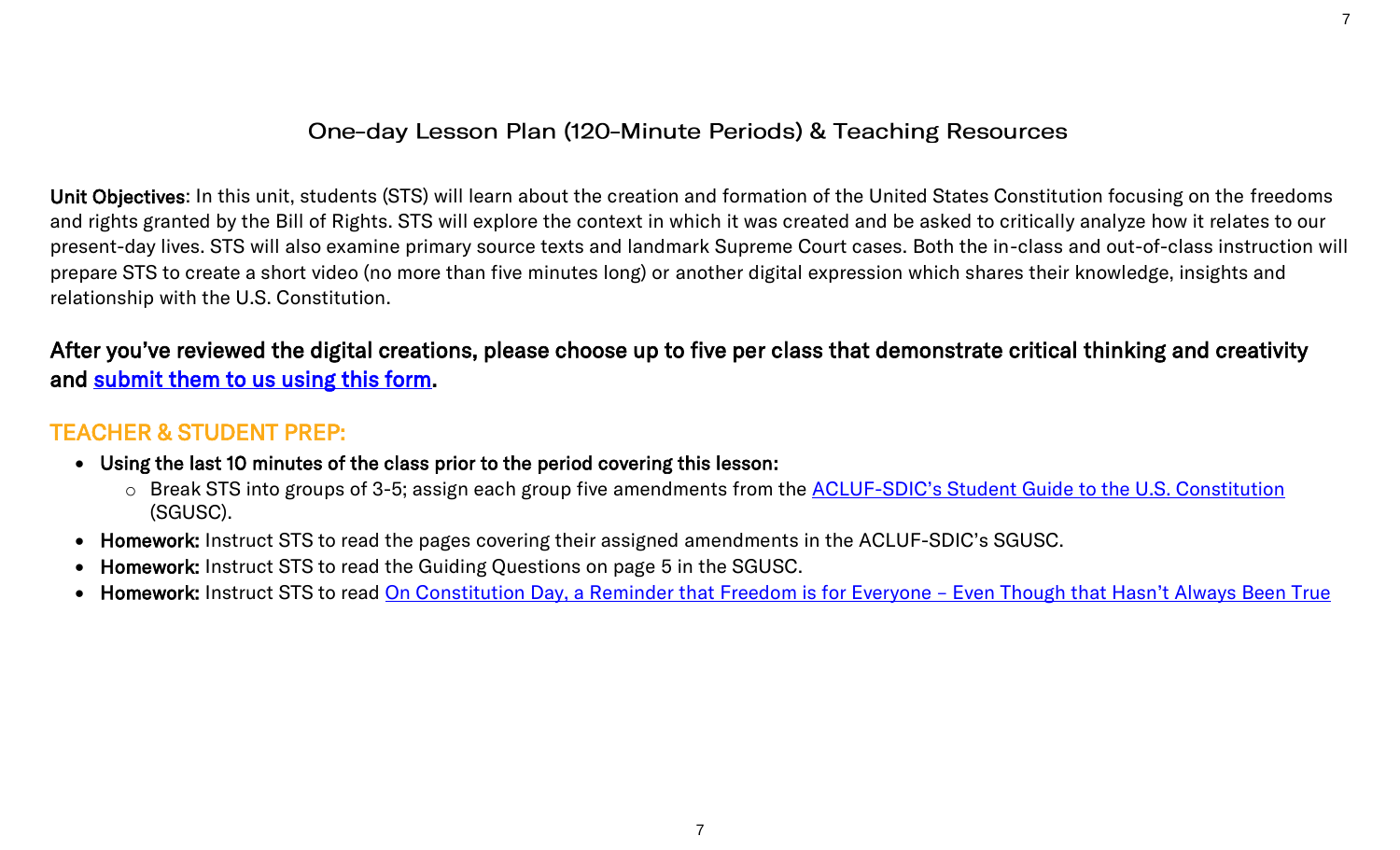# ONE-DAY TEACHER & STUDENT RESOURCES

|                                               | 1. ACLUF-SDIC's Student Guide to the U.S. Constitution (SGUSC)                                                                                                                                                                                                                    |
|-----------------------------------------------|-----------------------------------------------------------------------------------------------------------------------------------------------------------------------------------------------------------------------------------------------------------------------------------|
|                                               | 2. Guiding Questions: Educators' Version (These questions are provided to your students on page 5 of the SGUSC.)                                                                                                                                                                  |
|                                               | On Constitution Day, a Reminder that Freedom is for Everyone - Even Though that Hasn't Always Been True<br>3.                                                                                                                                                                     |
| One-Day<br>Lesson<br>Plan<br><b>Resources</b> | 4. ACLUF-SDIC Parental/Guardian Consent Waiver. Please include a completed waiver to each participating student when uploading their digital<br>creation.                                                                                                                         |
|                                               | 5. Guiding Questions                                                                                                                                                                                                                                                              |
|                                               | 6. Guide to Video Best Practices and ACLUF-SDIC downloadable artwork for use in STS digital creations                                                                                                                                                                             |
|                                               | 7. Evaluation Rubric                                                                                                                                                                                                                                                              |
|                                               | 8. Sample Video: Let's Amend the 13 <sup>th</sup> Amendment to Truly Abolish Human Enslavement                                                                                                                                                                                    |
|                                               | 9. Image: Scene at the Signing of the Constitution of the United States                                                                                                                                                                                                           |
|                                               | 10. Image: Dare to Create a More Perfect Union                                                                                                                                                                                                                                    |
|                                               | 11. ACLUF-SDIC downloadable artwork available for STS use in their digital creations.                                                                                                                                                                                             |
|                                               | 1. ACLUF-SDIC's CTC! PowerPoint: Dive deeper into the U.S. Constitution and landmark U.S. Supreme Court cases.                                                                                                                                                                    |
|                                               | <b>Educator &amp; Student Resources: Learn more with these ACLUF-SDIC curated resources.</b>                                                                                                                                                                                      |
|                                               | 3. Worksheet: The Value of Rights                                                                                                                                                                                                                                                 |
| Optional                                      | 4. Worksheet: Life Without Rights                                                                                                                                                                                                                                                 |
| <b>Resources</b>                              | 5. Worksheet: The Bill of Rights Today                                                                                                                                                                                                                                            |
|                                               | 6. ACLUF-SDIC True or False Trivia Quiz                                                                                                                                                                                                                                           |
|                                               | 7. Image: A Moment of Reckoning; and Blog: A Moment of Reckoning                                                                                                                                                                                                                  |
|                                               | Constitution Day Vocabulary Tool: This vocabulary tool provides a comprehensive list of terms, along with vocabulary-related activities/worksheets<br>8.<br>such as definition of terms, matching, word searches, etc. Teachers can select according to class level and progress. |